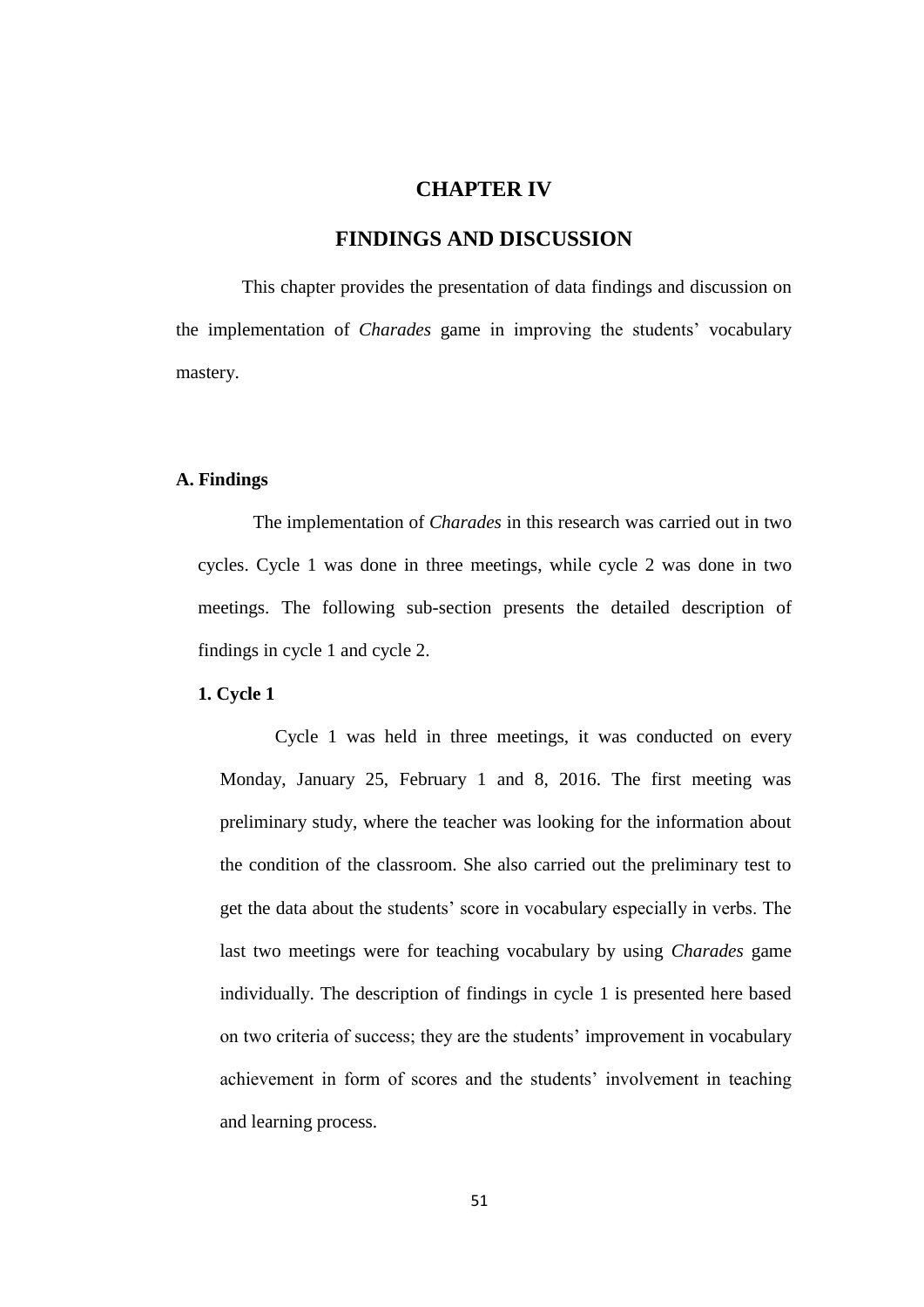Before doing the first cycle, the researcher gave test in order to know the students' vocabulary mastery in verb. She gave written test and the result of the test was not satisfied yet, because the average score of the test only 51.5, whereas the Minimum Passing Criterion (KKM) was 75. There were only 4 students who passed the KKM or only 12.5% from total 32 students. Then in cycle 1 the teacher carried out a test after implemented *Charades* technique. There were 32 students who followed the test. The theme was "Visited My Grandparents".

In this activity, the teacher taught vocabulary using *Charades*. The implementation of *Charades* in cycle 1 were:

- 1) The teacher explained what task will be done for group work that consists of 8 students.
- 2) The teacher distributed recount texts for students.
- 3) The teacher explained some procedures of *Charades*, or we mentioned it as the rule of the game.
- 4) The teacher gave an example to do the game.
- 5) The teacher prepared some cards or sheets that had been written a verb on the cards or sheets themselves.
- 6) The teacher called the students who had to act the verbs.
- 7) The students came forward to take the card and act it.
- 8) The other students should guess the verb that has been acted individually by raising his/her hand first.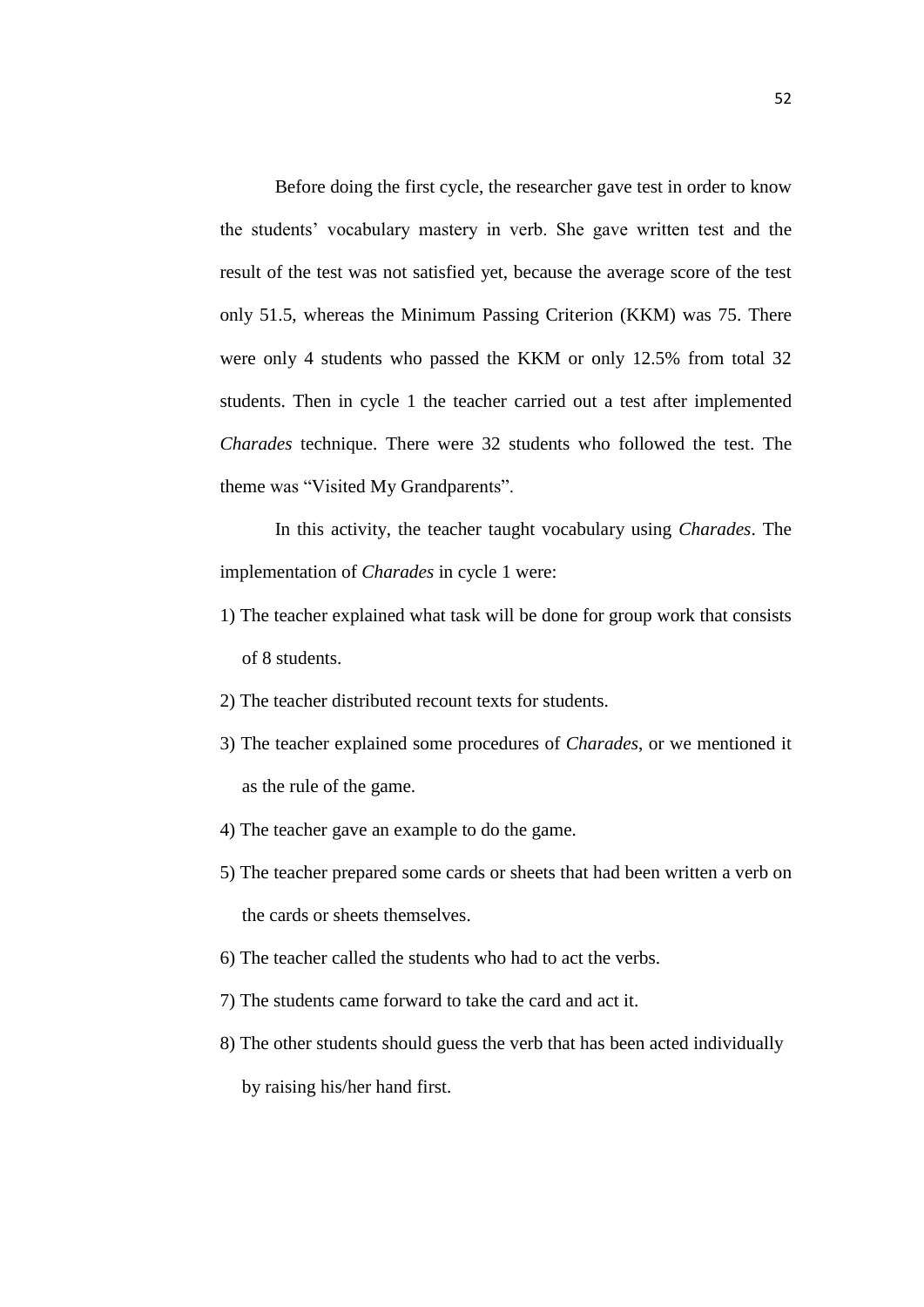The implementation of *Charades* made students paid attention. Although for the first time the students faced difficulties about the teacher meant, not long after that, the students could understand and got the point to do the guessing game from *Charades*. The results from cycle 1 presented as follow.

Some results when the teacher taught the students using *Charades* technique were: there were three students who were absent that day; the teacher tried to ask their prior knowledge about recount text. Only two students who could answer the teacher's question; half of all students were enthusiastic and attracted to *Charades* game, and; some students tried to guess the verbs, some of them were wrong, but one of them was true. That were the result when the researcher did the teaching and learning process.

Then the researcher and the observer did the observing stage. The result of observation stage which has been done by the researcher and the observer noted: all of students gave their attention to the teacher because it was the first time she taught vocabulary to them, but there were three students who was absent; there were 13 students who passive in the classroom. They looked very lazy to attend the lesson. But they still followed the activity; the teacher monitored the students work individually in a group in line. Most of them were enjoying the activity; the teacher observed the students ability in acting the verbs. She looked students could act the verbs as proper as possible, but there was only 1 student who very good in acting the verb, and there were 7 students who could not act the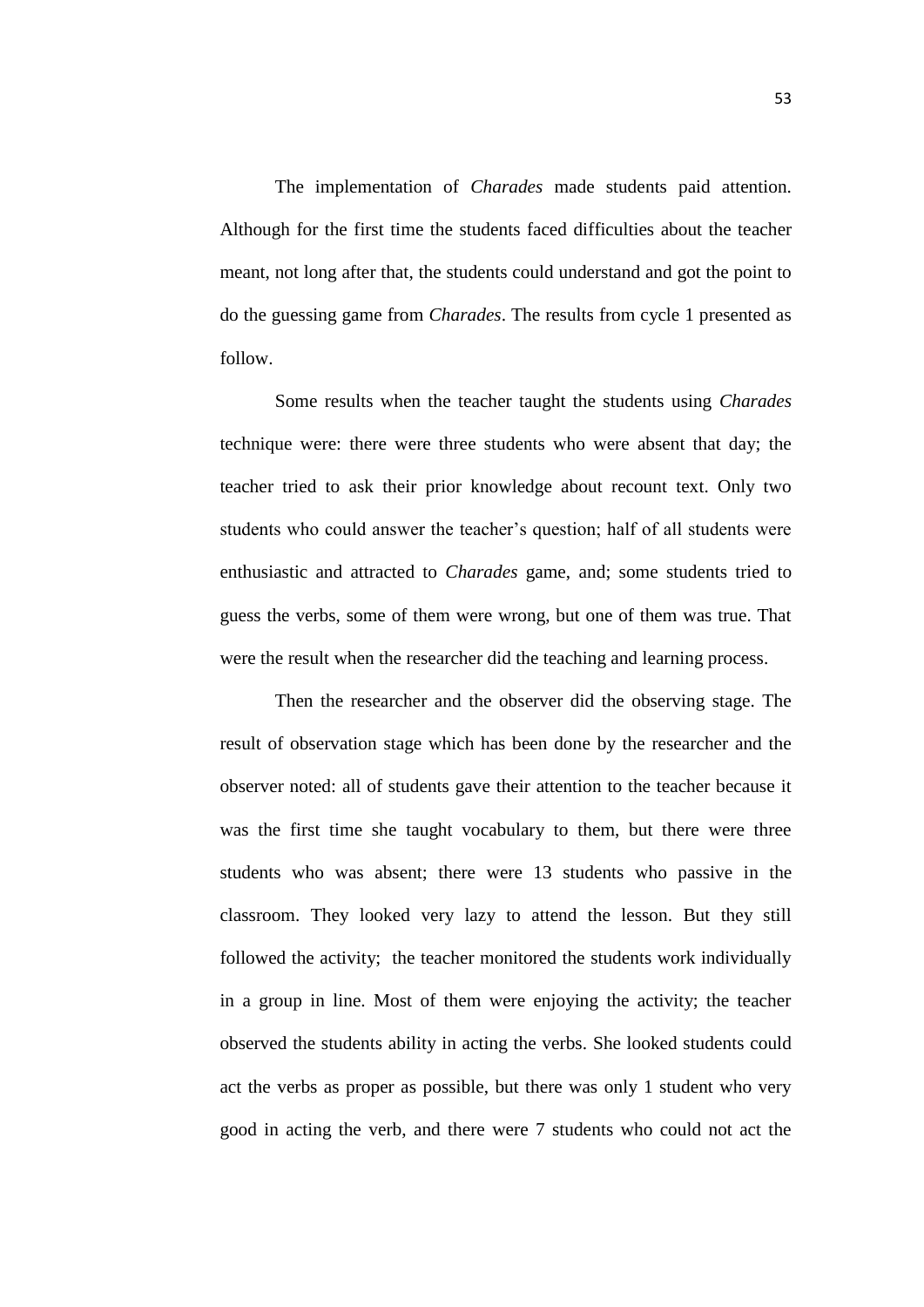verb properly. Then she gave the students the direction to act; the teacher observed the students mastery on vocabulary especially in verbs. Most all of students could guess the verbs although they could not express it freely; the teacher observed students ability in guessing the verbs. In this cycle only 1 student who could guess the verbs as good as possible. The other students still guess the verbs and the answer did not suitable as the right answer; the teacher observed students ability in guessing the meaning. In this cycle, only 7 students who could guess the meaning of the verbs that have been guessed by the other students.

The observer observed students in learning process at class by using observation sheet. It could be seen in the table below:

| No.                     | <b>Indicators</b>          | <b>None</b> | Few | <b>Many</b> | Half | <b>Most</b> | All |
|-------------------------|----------------------------|-------------|-----|-------------|------|-------------|-----|
|                         |                            | (0)         | (1) | (2)         | (3)  | (4)         | (5) |
| 1                       | Students pay attention     |             |     |             |      |             |     |
|                         | during teaching and        |             |     |             |      |             |     |
|                         | learning process           |             |     |             |      |             |     |
| 2                       | Students are enthusiastic  |             |     |             |      |             |     |
|                         | in responding teacher      |             |     |             |      |             |     |
|                         | questions                  |             |     |             |      |             |     |
| $\mathcal{R}$           | Students can identify the  |             |     |             |      |             |     |
|                         | verbs in the recount text  |             |     |             |      |             |     |
| 4                       | Students are active in     |             |     |             |      |             |     |
|                         | doing the task             |             |     |             |      |             |     |
| $\overline{\mathbf{5}}$ | Students can act the verbs |             |     |             |      |             |     |
| 6                       | Students can guess the     |             |     |             |      |             |     |
|                         | verbs                      |             |     |             |      |             |     |
|                         | Students understand the    |             |     |             |      |             |     |
|                         | meaning of the verbs       |             |     |             |      |             |     |

**Table 4.1 Observation checklist result of cycle 1**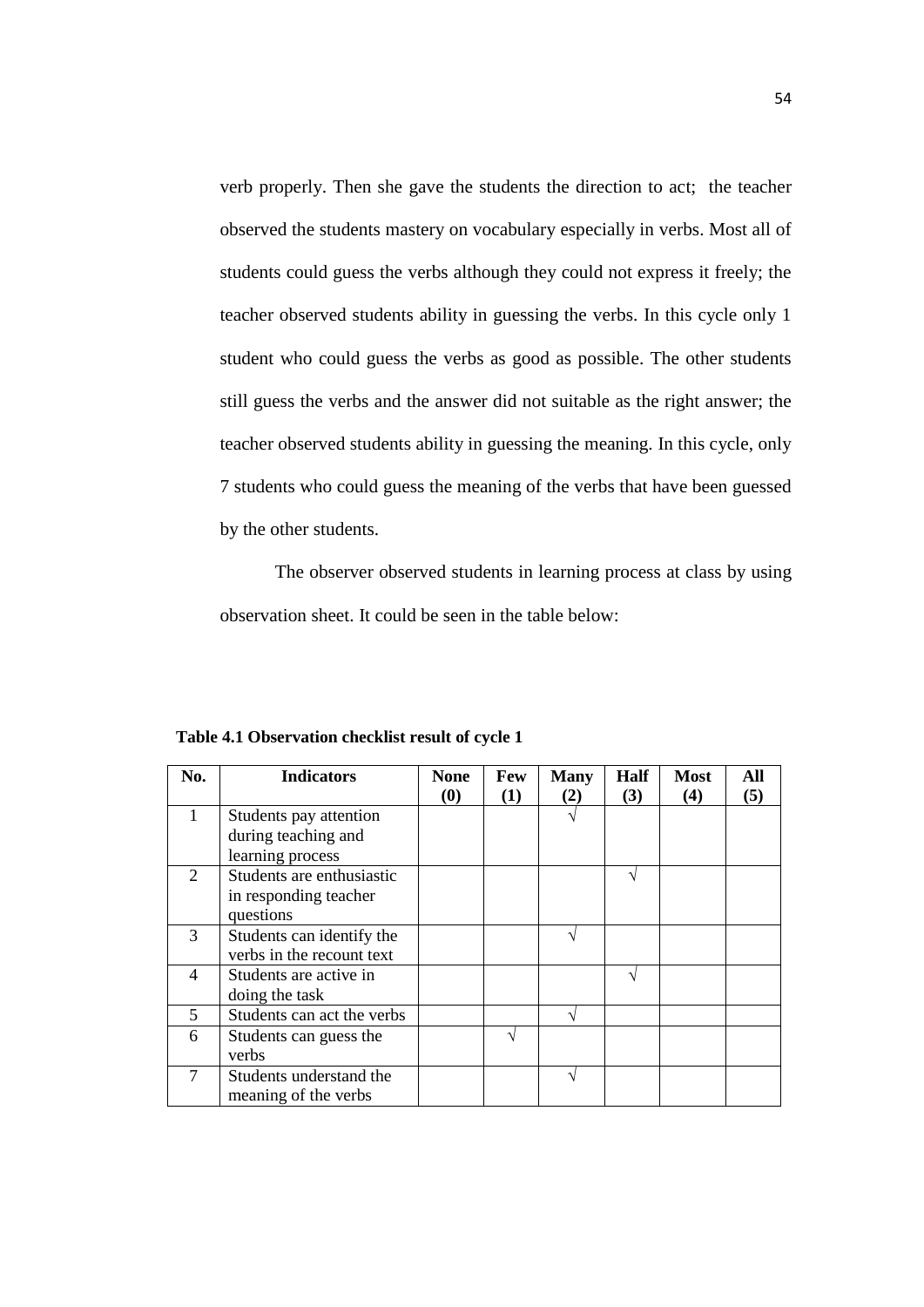$$
\text{Score} = \frac{\text{Scoreed got x 100\%}}{\text{Maximum score}}
$$
\n
$$
= \frac{15 \times 100\%}{35}
$$
\n
$$
= 42.85\%
$$

According to the result of the observation above it can be concluded that more students joined the class enthusiastically. The percentage of the observation result showed that there was 42.85%. It meant fair. They paid attention to the lesson, although some students were not active enough because they still did not understand what they should do. But it did not become the obstacle for the researcher. Because the researcher hoped that she still could improve students' enthusiasm in the next cycle through *Charades* game.

For the reflection on the activity during cycle 1, the researcher and the teacher noted that there were some problems should be solved in the next cycle, the problems were as follow:

- 1) Before teacher started the activity, class should be conducive enough so that the teacher could start the lesson well. It found that some students still shouted and making noise. And there were some students who still walked in the classroom.
- 2) During the teaching and learning process, it found that 13 students were still passive, they were not fully attending the classroom activity. It was the task of the teacher to give more attention and motivation toward the students in order to make them interested to the teaching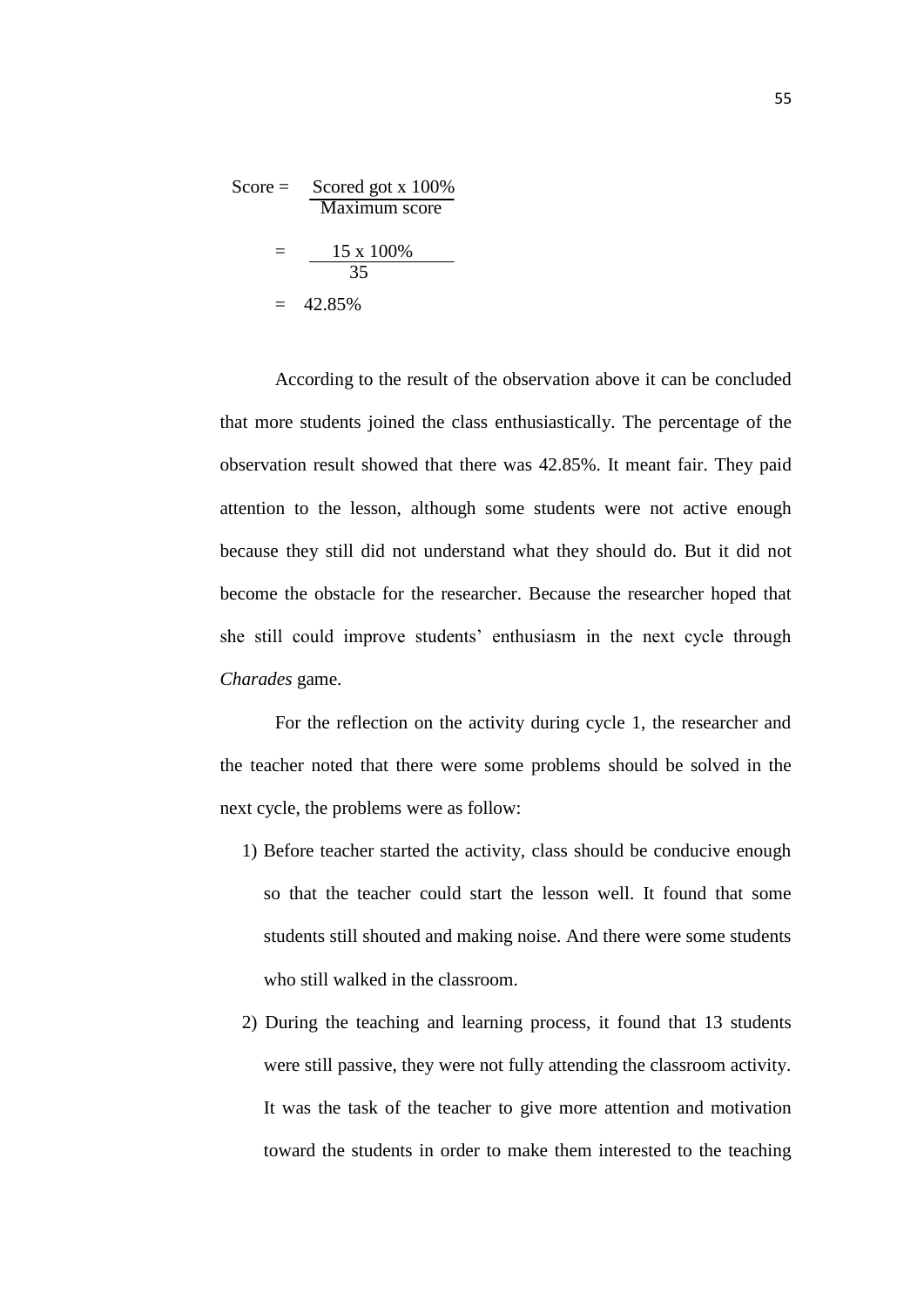and learning activity. This could be done by calling them and asking them to act the verbs or guess it.

- 3) There were 7 students who could not act the verbs properly. They needed the teachers help to direct them about the verbs and how to act it.
- 4) Time management was very crucial factor in teaching and learning process, to make students comprehended the vocabulary. The teacher needed longer time and spent more time to it. She should try to manage the time as well as possible.

The other problems faced by the researcher in the previous cycle that the students did not understand and comprehend the meaning of the sentences. But the teacher still allowed the students to use dictionary in doing the test. In this cycle, the teacher prohibited them to use dictionary. Because they had been taught by *Charades* game before. In the test, the teacher gave time allocation about 40 minutes in doing the test, but if there was student who had finished the test before the time was over, he/she could gather it first. The questions were in matching type, where the students had to find the meaning of the underlined verbs by looking for the meaning in the box above.

The result of the test in cycle 1 could be seen from the table below.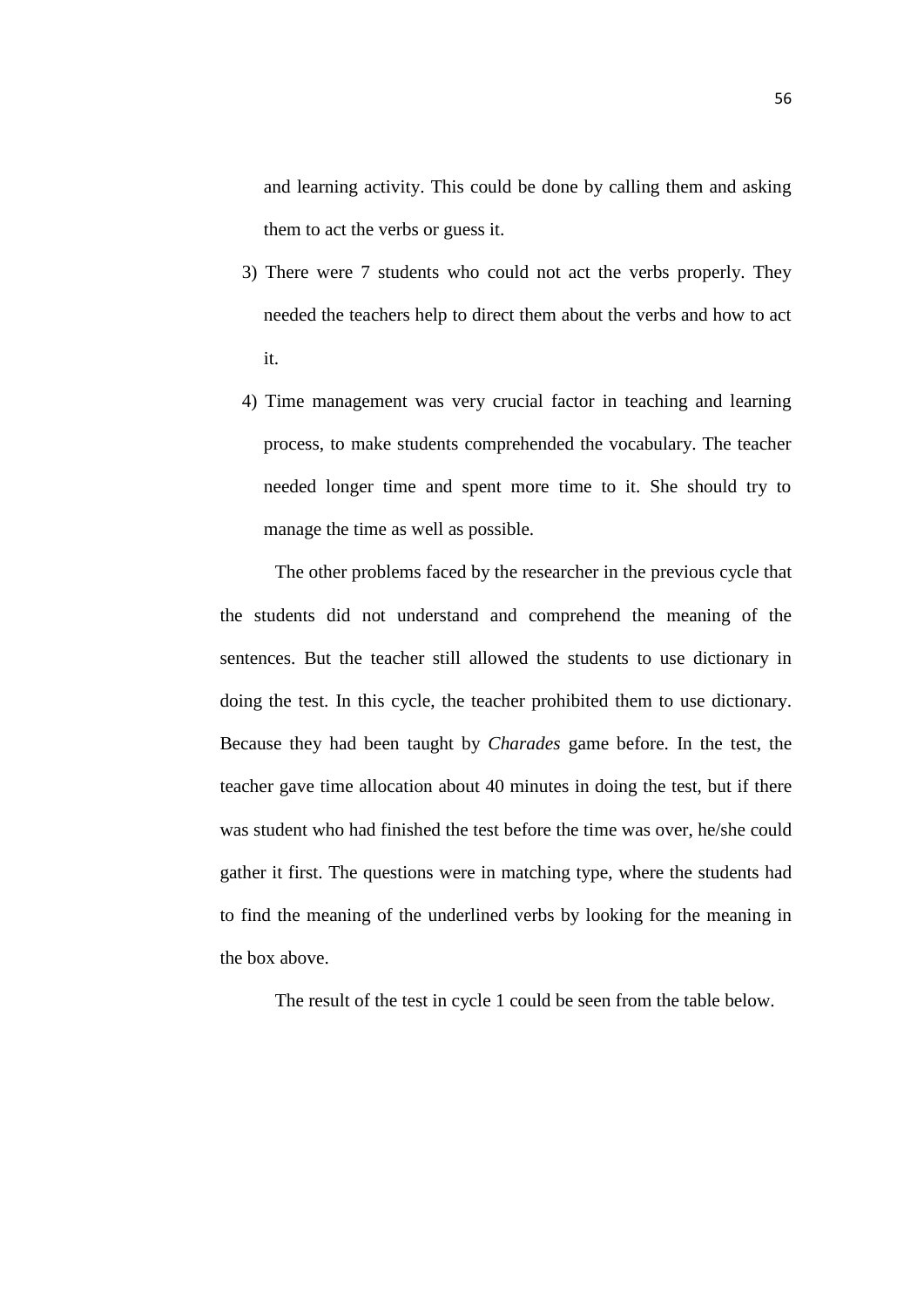| No.             | <b>Students' Name</b> | <b>Score</b>    |
|-----------------|-----------------------|-----------------|
| $\mathbf{1}$    | <b>AIAS</b>           | 65              |
| $\overline{c}$  | <b>AFAA</b>           | 80              |
| $\overline{3}$  | <b>AAU</b>            | 70              |
| $\overline{4}$  | <b>AFK</b>            | 65              |
| $\overline{5}$  | AK                    | 75              |
| $\overline{6}$  | <b>AMK</b>            | 60              |
| $\overline{7}$  | <b>ANM</b>            | 85              |
| 8               | <b>ANK</b>            | 80              |
| $\overline{9}$  | <b>DIN</b>            | 50              |
| 10              | <b>FS</b>             | 60              |
| 11              | FA                    | 40              |
| 12              | IAH                   | 85              |
| 13              | KQ                    | 65              |
| $\overline{14}$ | <b>LHL</b>            | 65              |
| $\overline{15}$ | <b>MA</b>             | 85              |
| $\overline{16}$ | <b>MAH</b>            | 70              |
| $\overline{17}$ | <b>MRK</b>            | $\overline{55}$ |
| 18              | <b>MTH</b>            | 85              |
| 19              | <b>MWD</b>            | 80              |
| 20              | NO                    | 60              |
| 21              | NZ                    | 80              |
| 22              | NL                    | 70              |
| $\overline{23}$ | <b>NM</b>             | 85              |
| $\overline{24}$ | <b>NA</b>             | 60              |
| 25              | <b>OPPS</b>           | 65              |
| $\overline{26}$ | RW                    | $\overline{70}$ |
| $2\overline{7}$ | <b>RRS</b>            | 60              |
| 28              | <b>RNH</b>            | 75              |
| 29              | TF                    | 70              |
| 30              | <b>WT</b>             | 70              |
| 31              | <b>WKS</b>            | 45              |
| 32              | <b>YPA</b>            | 65              |
| Total score     |                       | 2195            |
| Mean            |                       | 68.6            |

**Table 4.2 Students' score in cycle 1 test**

Then from the result above, the researcher calculated the percentage of achievement of study used formula. The result was below: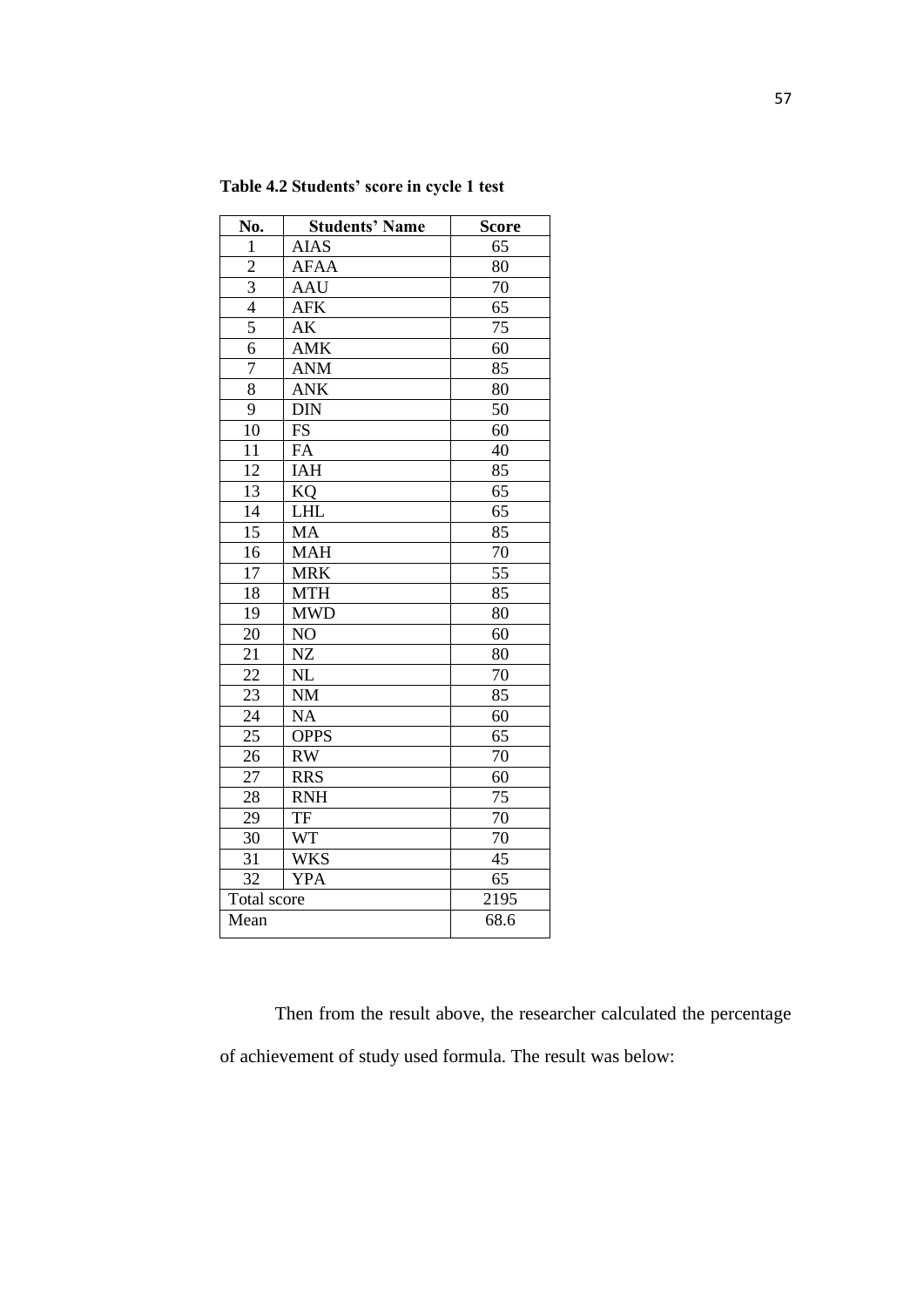| No.                 | <b>Interval</b> | Frequency | <b>Percentage</b> | <b>Category</b>      |
|---------------------|-----------------|-----------|-------------------|----------------------|
|                     | 75-100          |           | د:34              | passed the KKM       |
|                     |                 |           | 65.7              | did not pass the KKM |
| $_{\rm \sigmaatal}$ |                 |           | 100%              |                      |

**Table 4.3 The category of the students' test result in cycle 1**

After gave some treatment by using *Charades* game in teaching vocabulary, there were some students who got increasing in scores and also there were some improvement of total scores of all students. There were 11 students who passed the Minimum Passing Criterion (KKM) or 34.3% of all students. The mean score of the test in cycle 1 was 68.6 and still did not achieve the criteria of success yet. Since the criteria of success of this study was 75% students got minimal 75 in cycle 1 test score and the mean score should be minimally achieved 75.00. So that the researcher had to continue the research into cycle 2.

The revision that the teacher made to teach vocabulary in the cycle 2 was in the recount text and the rules of game. In the first cycle the students looked that they felt awkward when acted the verb lonely in front of the class. It made the teacher wanted to change the rules of game. The teacher asked two representatives from each group. The teacher hoped that they would be more active because the teacher allowed them to bring their pairs in front of the classroom so that they will be more competitive to make their groups won the game. In the next cycle, the teacher also tried to manage the time in order to the game could run well and the game could be ended without had been cut of the time as the previous meeting.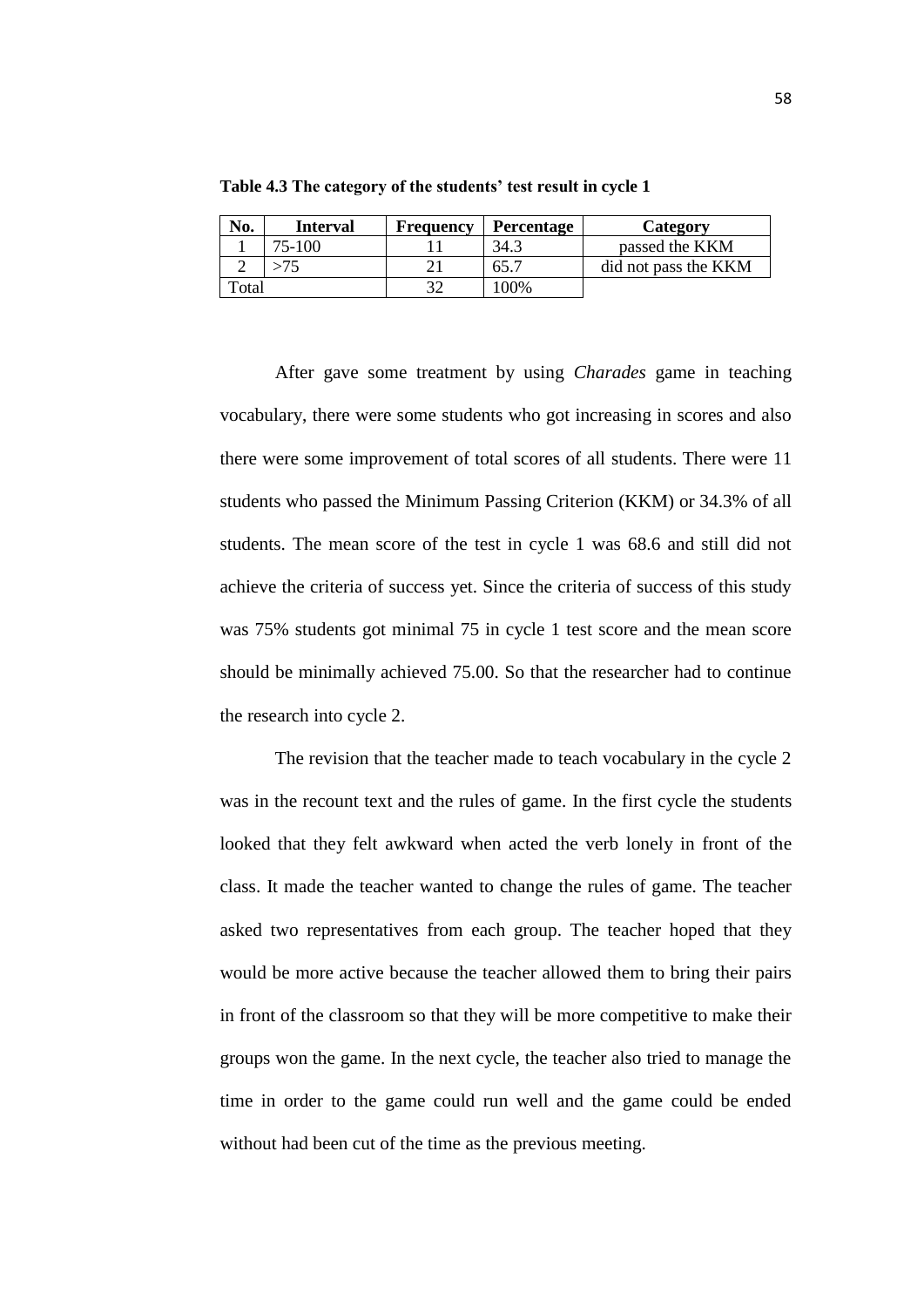## **2. Cycle 2**

The second cycle was conducted on Monday and Wednesday, February 15 and 24, 2016. In this cycle the researcher tried to overcome the weaknesses and the problems in the first cycle. The teacher reviewed previous lesson, to check whether the students still remember the previous vocabulary or not. In this cycle, the teaching and learning process ran well. The students were interested in this game. They were more active than in the previous cycle. They were given a clue for the meaning of the vocabulary which they would learn. The other results of cycle 2 were presented here.

Beside gave a review about the previous lesson, the teacher announced the result of test in cycle 1. In this cycle the teacher gave different theme of recount text. The implementation also changed from cycle 1 as follow.

- 1) The teacher explained what task will be done for group work.
- 2) The teacher asked the students to make a group consists of 4 students.
- 3) The teacher prepared some cards or sheets that have been written a verb on the cards or sheets themselves.
- 4) The teacher asked two students from one group to take one card.
- 5) She/he read the verb then return the card into the teacher.
- 6) Student who took the card that contain the verb had to act the verb out.
- 7) The pairs had to guess what verb it is in English.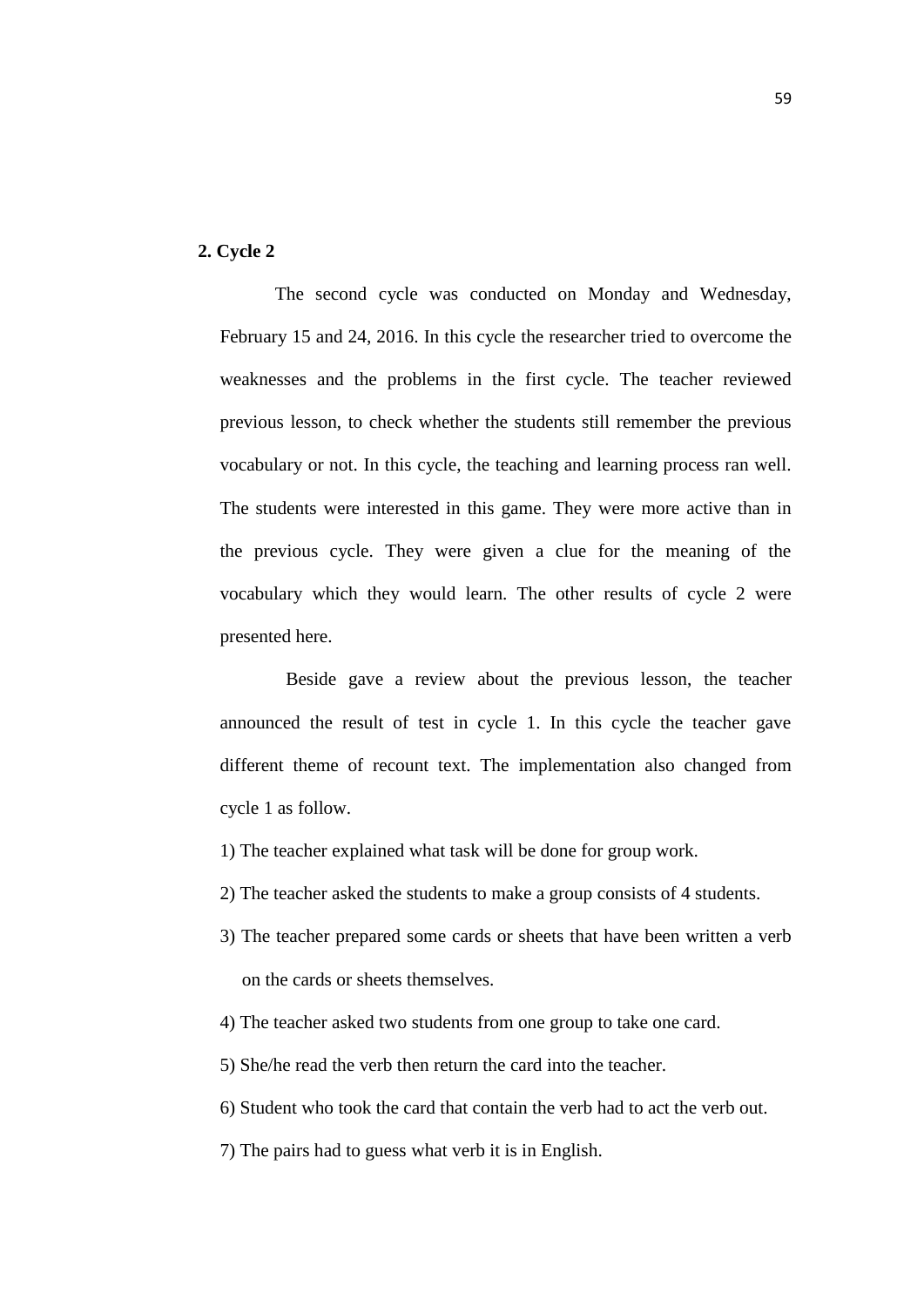Some results when the teacher taught the students using *Charades* game were: there was one student who was absent; the teacher asked the students about the verbs that had been taught in the previous meeting. Most of them still remember the verbs; there were 2 students who did not fully pay attention to the teacher, they did not join the group discussion. The teacher directly asked them to answer the task. It made them back to their groups and join the discussion. The teacher then asked the other students to seriously did the task; all the representatives could act the verbs well; overall, the students could guess what verbs were being acted in front of the classroom, and; actually, there was only one speaker of each group who always guessed the verbs. It made the other students did not speak.

The result of observation stage which has been done by the researcher and the observer noted as follow: the teacher observed the attention of students in the classroom during teaching and learning process and all of the students gave their attention to the teacher; there were 5 students who passive in the classroom. They looked uninterested because they did not act the verbs yet; the teacher monitored the students work in group. They looked interested in guessing the verbs but the speakers of each group usually still the same student, from beginning until the end of the game; the teacher observed the students ability on acting. She looked students could act the verbs well, but not all the students. There were increasing from the previous cycle, while in cycle 1 there was only 1 student who very good in acting the verb, and there were 7 students who could not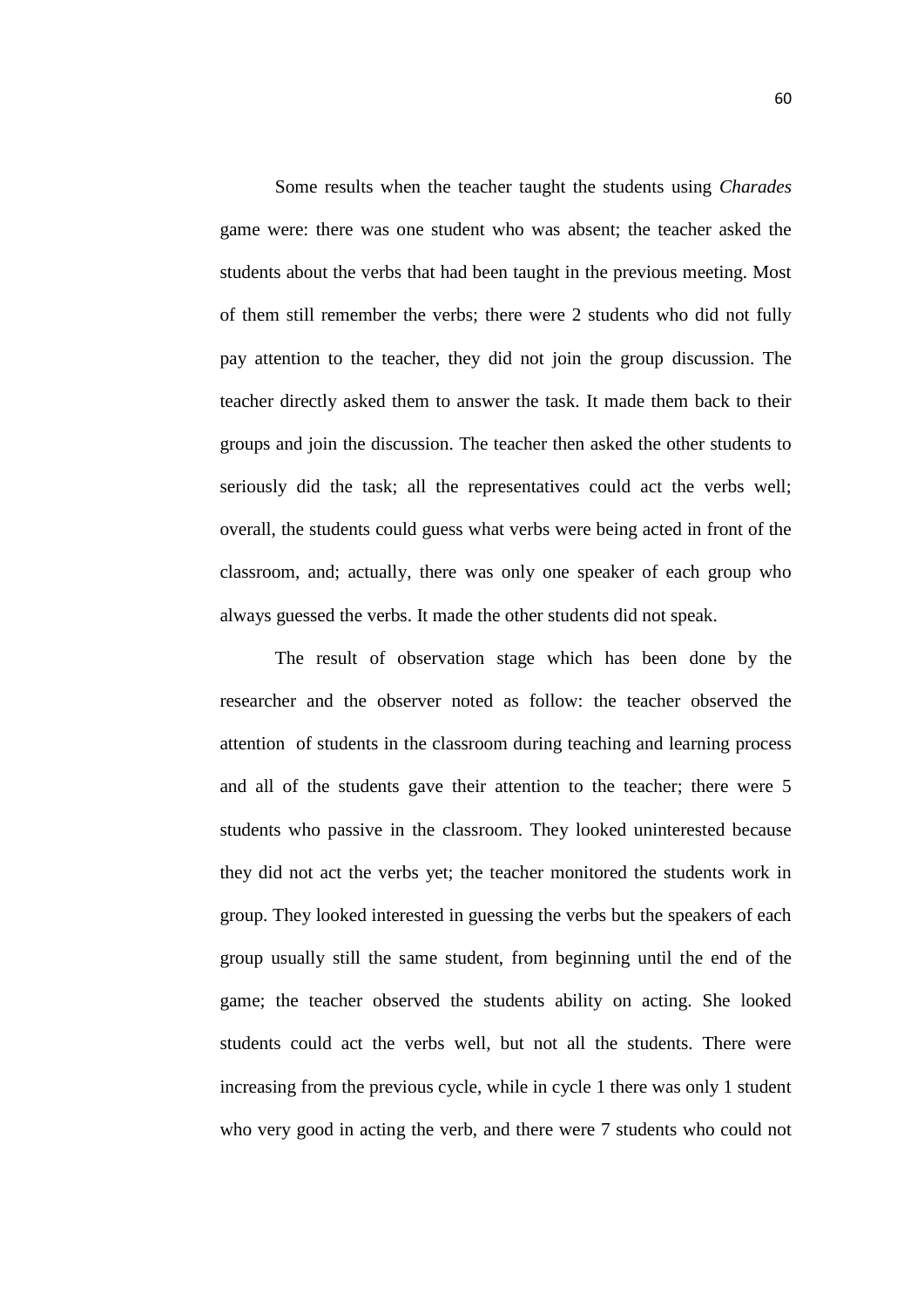act the verb properly. In this cycle, there were 8 students who coud act the verbs very well, 3 students who could not act the verbs properly, and the other had the average ability in acting the verbs; the teacher observed the students mastery on vocabulary especially in verbs. All of students could guess the verbs although they could not express it freely by themself. In the previous cycle only 1 student who could guess the verbs as good as possible. In this cycle there were 8 students who could guess the verbs very well. The other students still guess the verbs and did not suitable as the right answer, and; almost all students could guess the meaning of the verbs. There were 5 students who could not guess the meaning as well as possible.

The observer observed students in learning process at class by using observation sheet. It could be seen in the table below.

| No.                     | <b>Indicators</b>          | <b>None</b> | Few | <b>Many</b> | Half | <b>Most</b> | All |
|-------------------------|----------------------------|-------------|-----|-------------|------|-------------|-----|
|                         |                            | (0)         | (1) | (2)         | (3)  | (4)         | (5) |
| 1                       | Students pay attention     |             |     |             |      |             |     |
|                         | during teaching and        |             |     |             |      |             |     |
|                         | learning process           |             |     |             |      |             |     |
| 2                       | Students are enthusiastic  |             |     |             |      |             |     |
|                         | in responding teacher      |             |     |             |      |             |     |
|                         | questions                  |             |     |             |      |             |     |
| 3                       | Students can identify the  |             |     |             |      |             |     |
|                         | verbs in the recount text  |             |     |             |      |             |     |
| 4                       | Students are active in     |             |     |             |      |             |     |
|                         | doing the task             |             |     |             |      |             |     |
| $\overline{\mathbf{5}}$ | Students can act the verbs |             |     |             |      |             |     |
| 6                       | Students can guess the     |             |     |             |      |             |     |
|                         | verbs                      |             |     |             |      |             |     |
|                         | Students understand the    |             |     |             |      |             |     |
|                         | meaning of the verbs       |             |     |             |      |             |     |

**Table 4.4 Observation checklist result of cycle 2**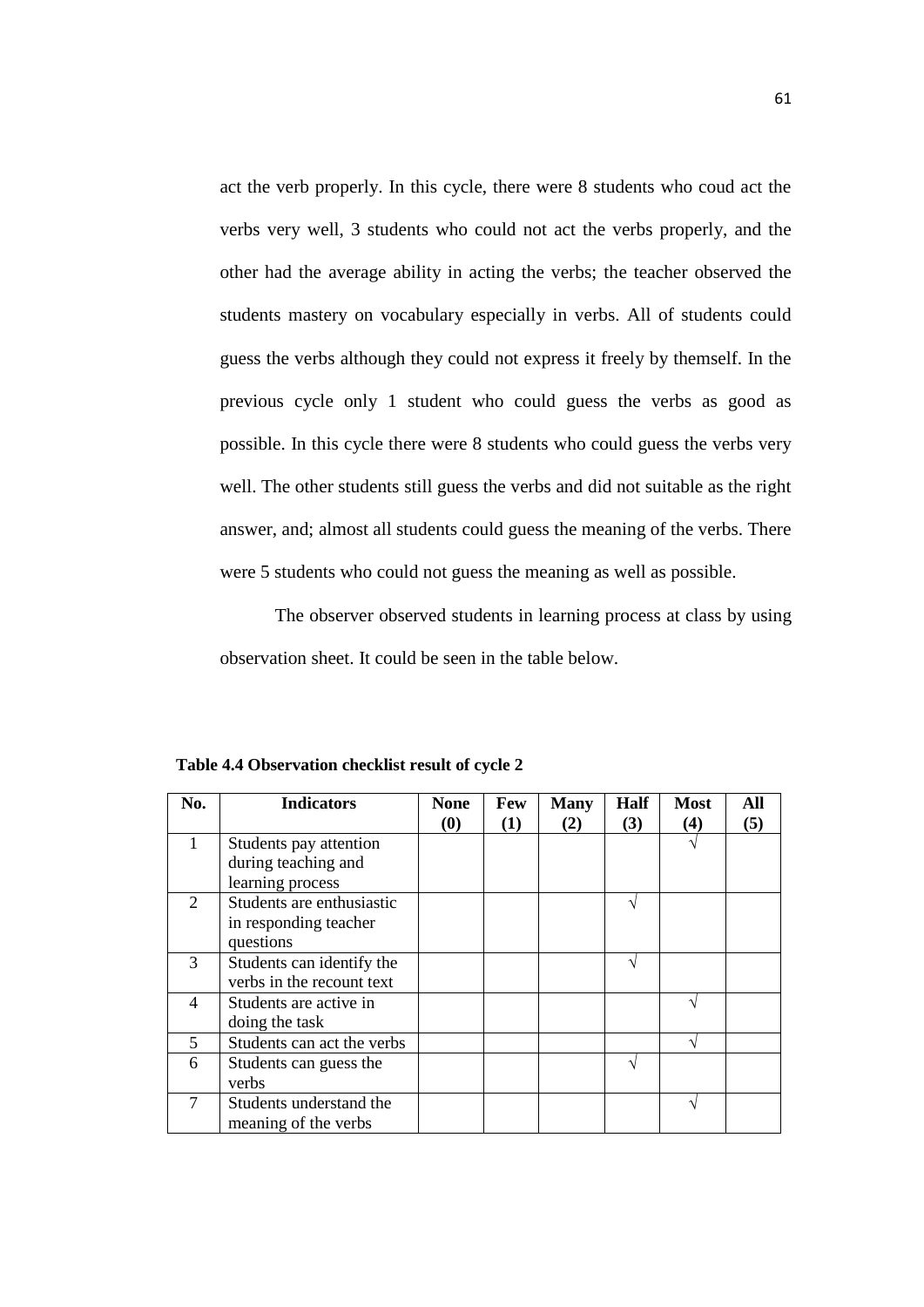$$
\text{Score} = \frac{\text{Scoreed got x 100\%}}{\text{Maximum score}}
$$
\n
$$
= \frac{22 \times 100\%}{35}
$$
\n
$$
= 62.85\%
$$

According to the result of the observation above it can be concluded that more students joined the class enthusiastically. The percentage of the observation result showed that there was 62.85%. It meant good. It was better than the observation result of the cycle 1. Teaching and learning process ran well. The teaching and learning activity could finish before the bell rang. So that the researcher could manage the time well. Overall, almost all of the students very active and enthusiastic in attending the lesson.

For the reflection on the activity during cycle 2, the researcher and the teacher noted that:

- 1) Class was more conducive than previous cycle, since students were fully gave their attention to the students who acted in front of the classroom.
- 2) During the teaching and learning process in previous cycle, it found that 13 students still passive, they were not fully attending the classroom activity. In this cycle, there were 5 students who passive.
- 3) There were 2 students who could not act the verbs properly. They only needed more trying to act it.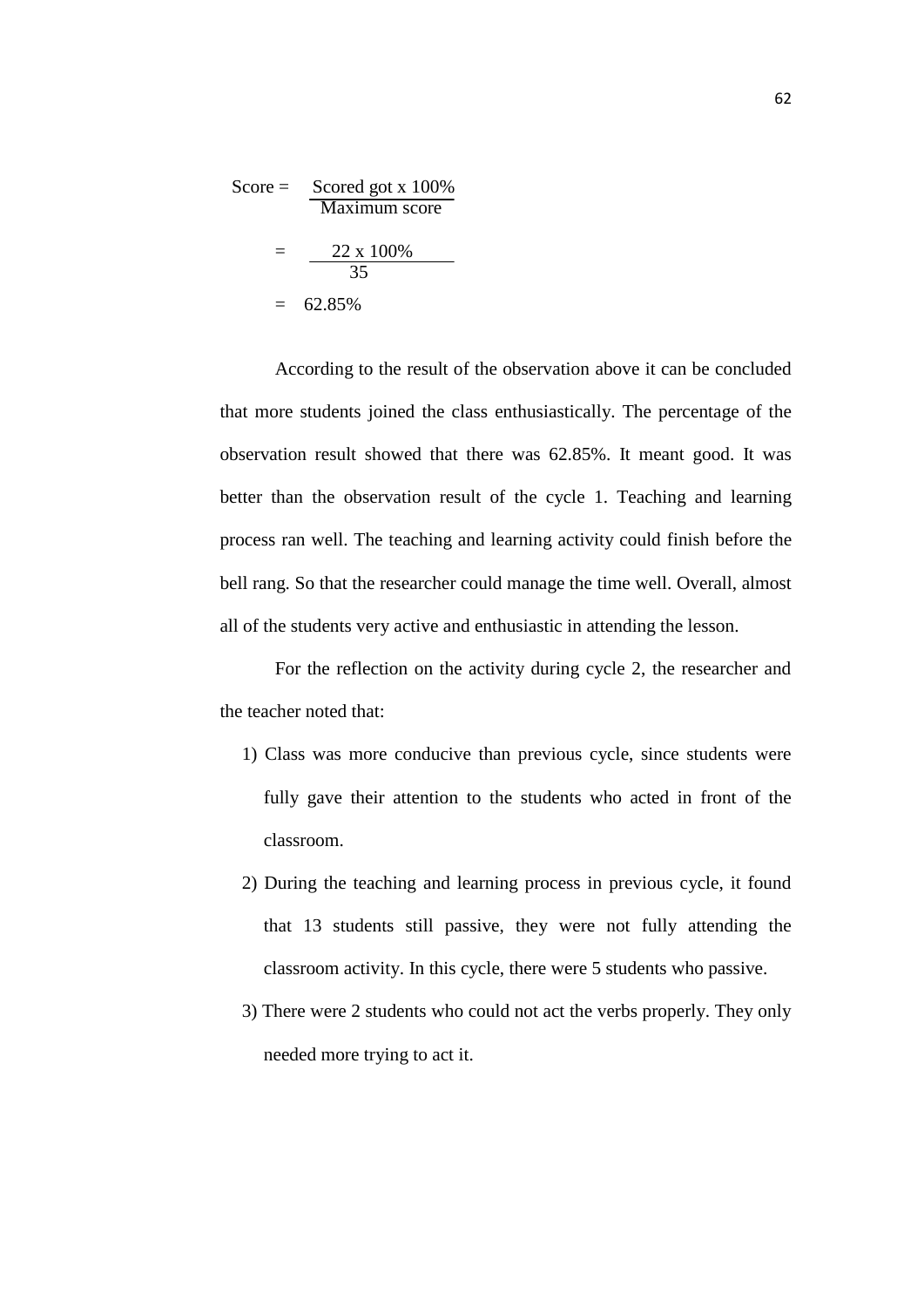4) Teacher had provided enough time, this can be shown that most of students came forward to practice the *Charades* untill all the verbs were acted before the time was over.

The result of the second cycle was better than previous cycle. There was an improvement. The classroom condition was getting better. All of the students gave positive responses toward the teaching and learning process by using *Charades*. They felt enjoy because they could express their thought without felt afraid because in this classroom, the students were free to express themselves and move their body. The teacher allowed them to make noisy if it was to guess the verbs. It showed that they were active to attend the lesson.

The students also became more active when they came in front of the classroom with their pairs, and they were like one of TV program that was *eat bulaga*. Because they could share their ideas and thought with the other students to guess the verbs. They became had competitive feeling to gather the most scores to win the game. So that they could work together. It proved that *Charades* could motivate students' interest in learning English and improve students involvement in teaching and learning process. In other words, the students become more attracted and active to attend the lesson, to express their thought, to share their ideas with others, and etc.

After administering a test in cycle 2, the researcher analyzed the answer sheets and found the result. It could be seen from the table below.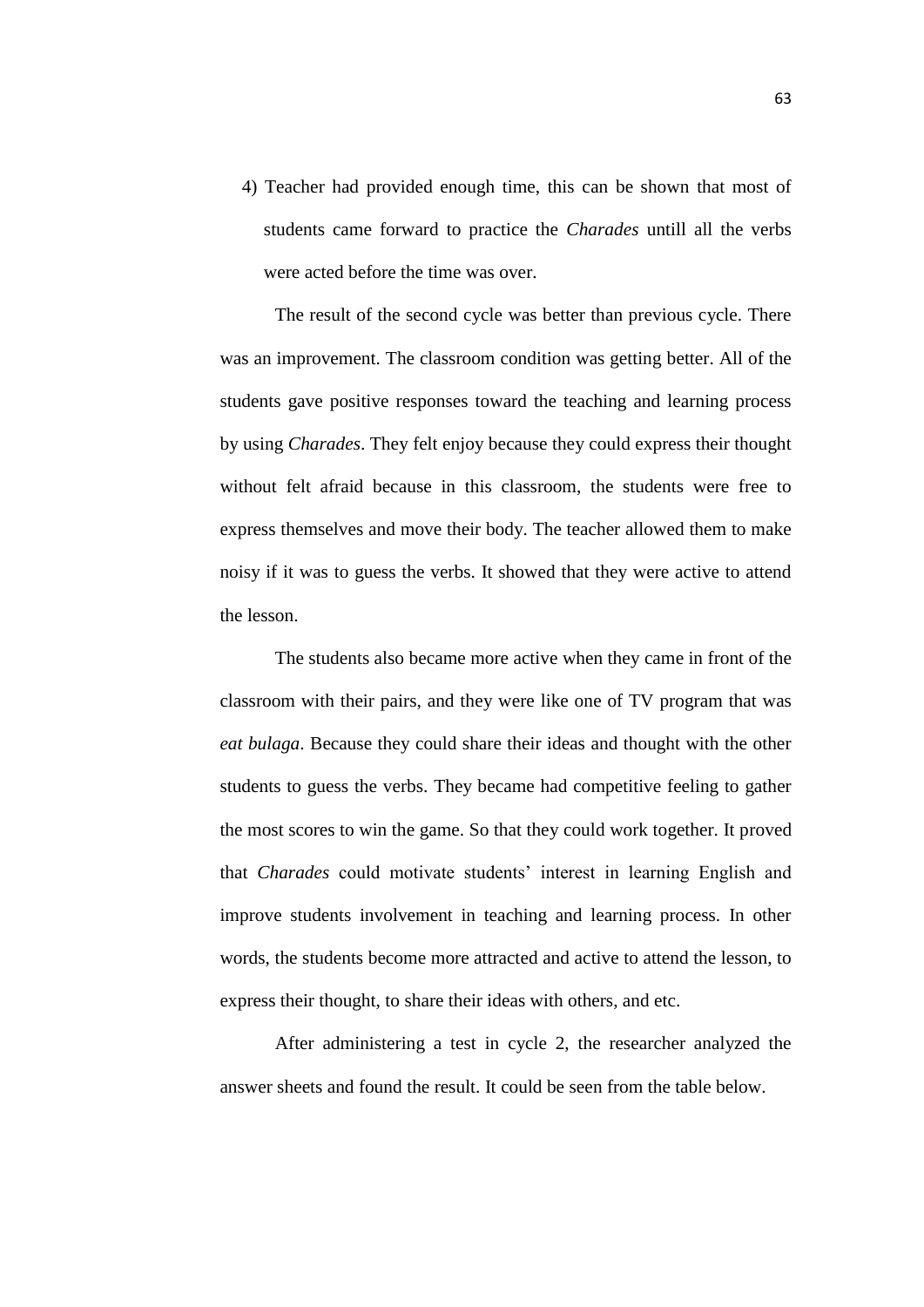| No.             | <b>Students' Name</b> | <b>Score</b>    |
|-----------------|-----------------------|-----------------|
| 1               | <b>AIAS</b>           | 80              |
| $\overline{c}$  | <b>AFAA</b>           | 90              |
| $\overline{3}$  | <b>AAU</b>            | 80              |
| $\overline{4}$  | <b>AFK</b>            | 70              |
| 5               | AK                    | 80              |
| $\overline{6}$  | AMK                   | 70              |
| 7               | <b>ANM</b>            | 90              |
| $\overline{8}$  | <b>ANK</b>            | 90              |
| 9               | <b>DIN</b>            | 70              |
| 10              | <b>FS</b>             | $\overline{75}$ |
| 11              | FA                    | 70              |
| 12              | <b>IAH</b>            | 100             |
| 13              | KQ                    | 80              |
| $\overline{14}$ | <b>LHL</b>            | 90              |
| 15              | MA                    | 95              |
| 16              | <b>MAH</b>            | 90              |
| $\overline{17}$ | <b>MRK</b>            | 65              |
| $\overline{18}$ | <b>MTH</b>            | 95              |
| 19              | <b>MWD</b>            | 95              |
| 20              | NO                    | 90              |
| 21              | NZ                    | 85              |
| 22              | NL                    | 90              |
| $\overline{23}$ | <b>NM</b>             | 100             |
| $\overline{24}$ | <b>NA</b>             | 90              |
| $\overline{25}$ | <b>OPPS</b>           | 85              |
| $\overline{26}$ | RW                    | 95              |
| $\overline{27}$ | <b>RRS</b>            | $8\overline{5}$ |
| 28              | <b>RNH</b>            | 95              |
| 29              | TF                    | $\overline{75}$ |
| 30              | <b>WT</b>             | 80              |
| 31              | <b>WKS</b>            | 75              |
| 32              | <b>YPA</b>            | 85              |
| Total score     |                       | 2705            |
| Mean            |                       | 84.5            |

**Table 4.5 Students' score in cycle 2 test**

Then from the result above, the researcher calculated the percentage of achievement of study used formula. The result was below: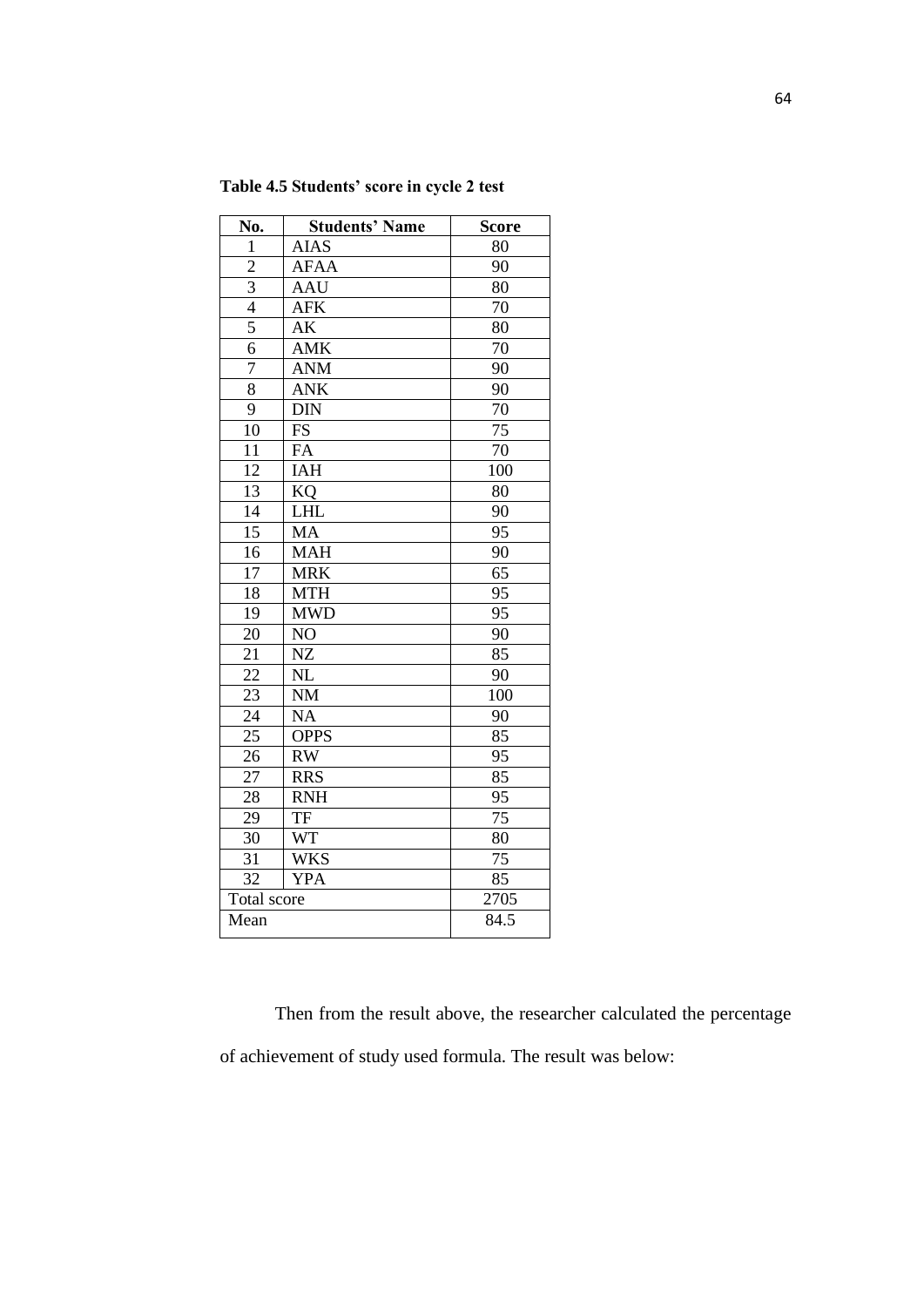| No.                   | <b>Interval</b> | Frequency | <b>Percentage</b> | <b>Category</b>      |
|-----------------------|-----------------|-----------|-------------------|----------------------|
|                       | 75-100          |           | 84.4              | passed the KKM       |
|                       |                 |           | 15.6              | did not pass the KKM |
| $_{\rm \sigma}$ Total |                 |           | 100\%             |                      |

**Table 4.6 The category of the students' test result in cycle 2**

After gave some treatment by using *Charades* game in teaching vocabulary, there were some students who got increasing in scores and also there were some improvement of total scores of all students. There were 27 students who passed the Minimum Passing Criterion (KKM) or 84.4% of all students. There were only 5 students who did not pass the Minimum Passing Criterion (KKM) or only 15.6%. The mean score of the test in cycle 2 was 84.5. Since the criteria of success of this study was 75% students got minimal 75 in cycle 2 test score and the mean score should be minimally achieved 75.00. So that the researcher did not need to continue the research into next cycle.

The improvement of mean scores of whole tests presented in the table below.

| No. | <b>Students' Name</b> | <b>Preliminary</b> | <b>Test in</b> | <b>Test in</b> |
|-----|-----------------------|--------------------|----------------|----------------|
|     |                       | test               | <b>Cycle 1</b> | Cycle 2        |
|     | <b>AIAS</b>           | 50                 | 65             | 80             |
| 2   | <b>AFAA</b>           | 70                 | 80             | 90             |
| 3   | <b>AAU</b>            | 70                 | 70             | 80             |
|     | <b>AFK</b>            | 60                 | 65             | 70             |
|     | АK                    | 70                 | 75             | 80             |
|     | AMK                   | 55                 | 60             | 70             |
|     | <b>ANM</b>            | 75                 | 85             | 90             |

**Table 4.7 Improvement of the students' whole test**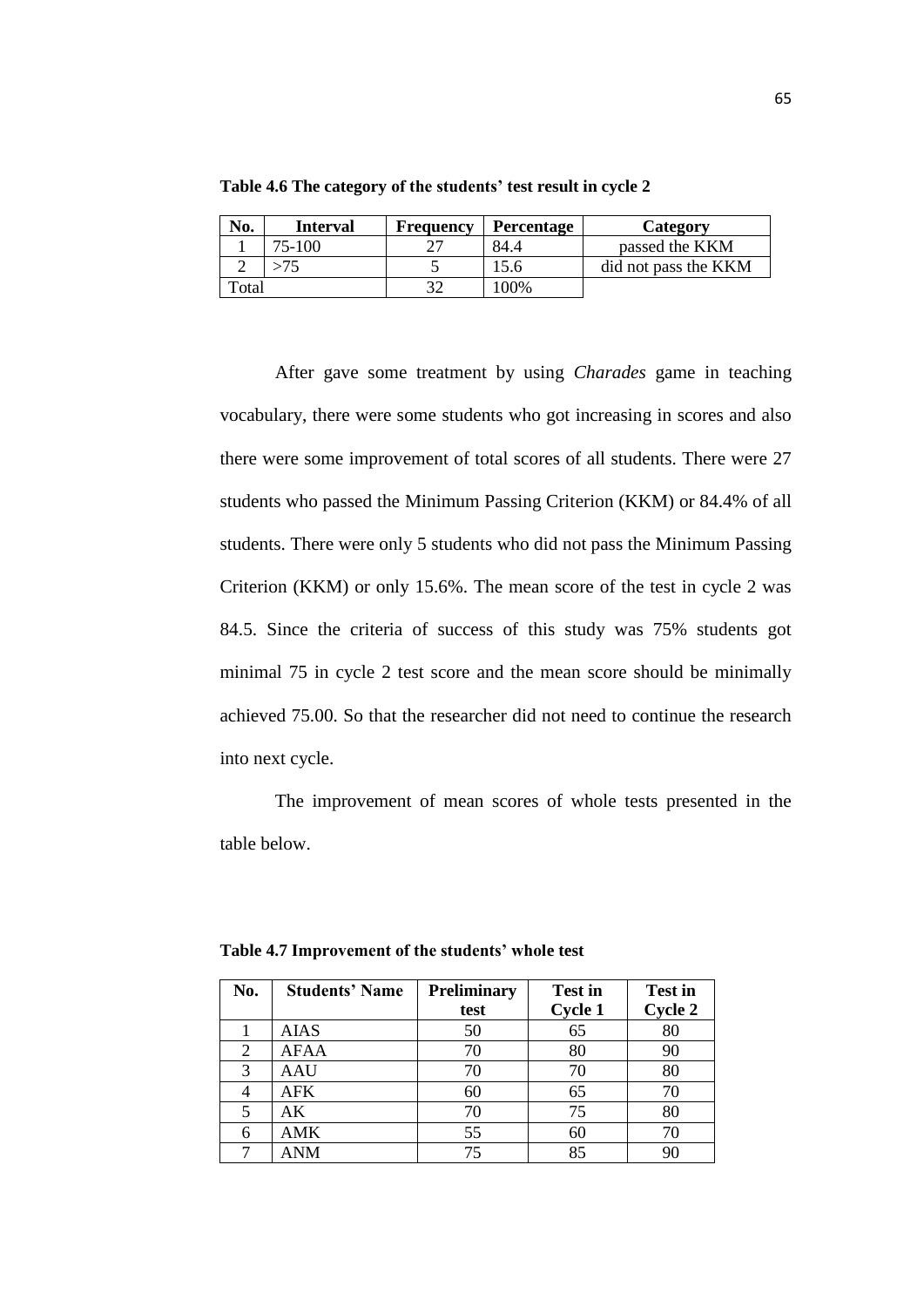| No. | <b>Students' Name</b>                            | <b>Preliminary</b> | <b>Test in</b> | <b>Test in</b>  |
|-----|--------------------------------------------------|--------------------|----------------|-----------------|
|     |                                                  | test               | <b>Cycle 1</b> | Cycle 2         |
| 8   | <b>ANK</b>                                       | 80                 | 80             | 90              |
| 9   | <b>DIN</b>                                       | 20                 | 50             | $\overline{70}$ |
| 10  | <b>FS</b>                                        | 40                 | 60             | 75              |
| 11  | FA                                               | 10                 | 40             | $\overline{70}$ |
| 12  | IAH                                              | 80                 | 85             | 100             |
| 13  | KQ                                               | 60                 | 65             | 80              |
| 14  | <b>LHL</b>                                       | 35                 | 65             | 90              |
| 15  | <b>MA</b>                                        | 70                 | 85             | 95              |
| 16  | <b>MAH</b>                                       | 60                 | 70             | 90              |
| 17  | <b>MRK</b>                                       | 50                 | 55             | 65              |
| 18  | <b>MTH</b>                                       | 65                 | 85             | 95              |
| 19  | <b>MWD</b>                                       | 60                 | 80             | $\overline{95}$ |
| 20  | NO                                               | 50                 | 60             | 90              |
| 21  | NZ                                               | 60                 | 80             | 85              |
| 22  | NL                                               | 50                 | 70             | 90              |
| 23  | <b>NM</b>                                        | 80                 | 85             | 100             |
| 24  | NA                                               | 30                 | 60             | 90              |
| 25  | <b>OPPS</b>                                      | 25                 | 65             | 85              |
| 26  | <b>RW</b>                                        | 20                 | 70             | 95              |
| 27  | <b>RRS</b>                                       | 20                 | 60             | $\overline{85}$ |
| 28  | <b>RNH</b>                                       | 70                 | 75             | 95              |
| 29  | $\ensuremath{\mathsf{T}}\ensuremath{\mathsf{F}}$ | 60                 | 70             | $\overline{75}$ |
| 30  | <b>WT</b>                                        | 50                 | 70             | 80              |
| 31  | <b>WKS</b>                                       | $\overline{15}$    | 45             | $\overline{75}$ |
| 32  | <b>YPA</b>                                       | 40                 | 65             | 85              |
|     | <b>Total Score</b>                               | 1650               | 2195           | 2705            |
|     | Mean/Average                                     | 51,5               | 68,6           | 84,5            |
|     | <b>Lowest Score</b>                              | 10                 | 40             | 65              |
|     | <b>Highest Score</b>                             | 80                 | 85             | 100             |

Then the researcher calculated the percentage of achievement of study used formula. The result was below:

| <b>Interval</b> |      | <b>Preliminary</b> | Cvcle 1 |               | <b>Cvcle 2</b> |               | Category             |
|-----------------|------|--------------------|---------|---------------|----------------|---------------|----------------------|
|                 | Frea | $\frac{6}{9}$      | Frea    | $\frac{6}{6}$ | Frea           | $\frac{0}{0}$ |                      |
| 75-100          |      | 12.5               |         | 34.3          | 27             | 84.4          | passed the KKM       |
| >75             | 28   | 87.5               | 21      | 65.7          |                | 15.6          | did not pass the KKM |
| <b>Total</b>    | 32   | 100                | 32      | 100           | 32             | 100           |                      |

**Table 4.8 The category of the students' whole test result**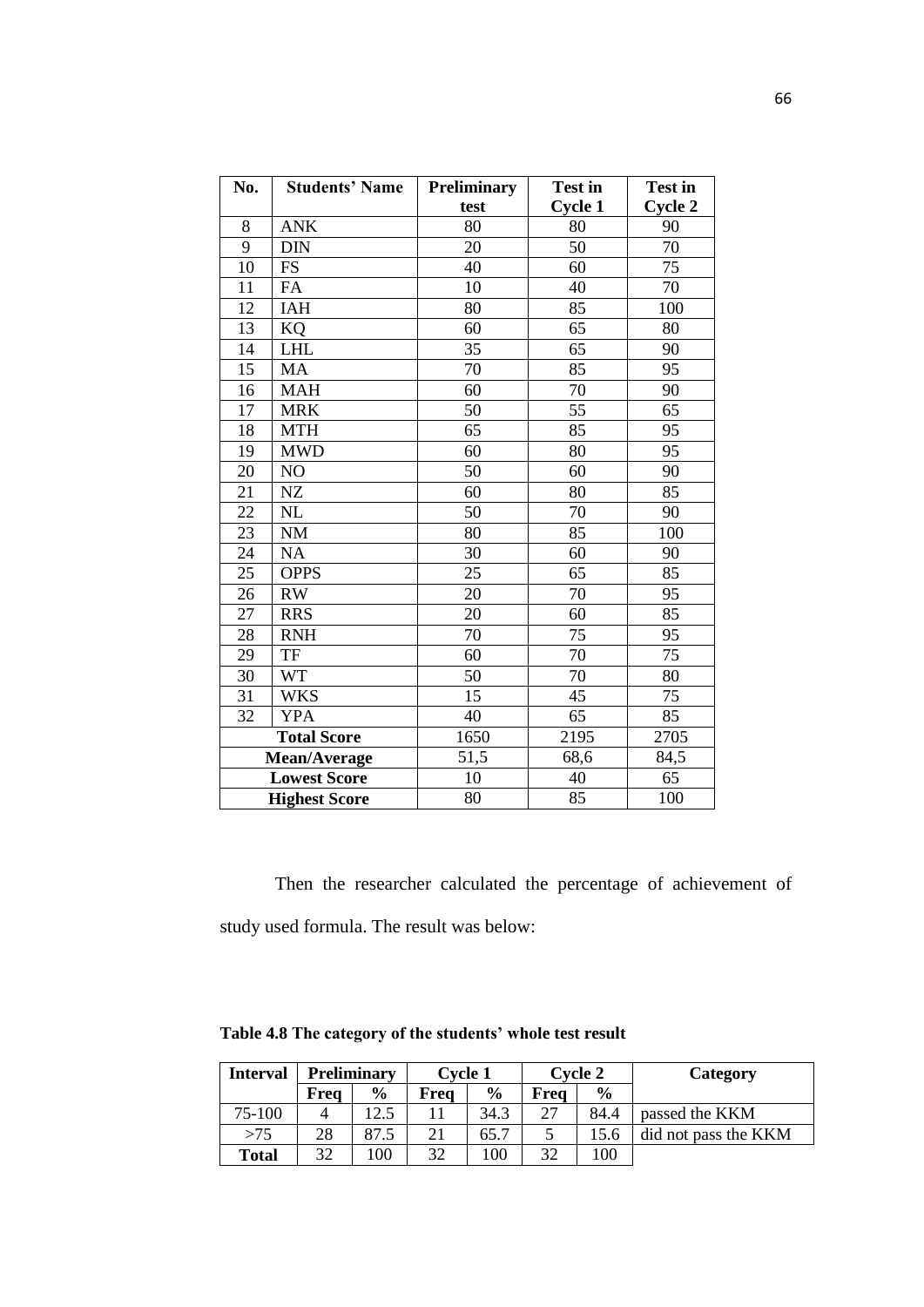From the table above, it can be seen that there was improvement in the students' mean, scores and the total of students who passed the KKM. The students got the mean 51.5 in the preliminary study, then 68.6 in cycle 1, and got some improvement by 84.5 in cycle 2. In the preliminary study, the students who got scores 75-100 and passed the KKM were only 4 students or 12.5%, then in cycle 1 there were 11 students or 34.3% students who passed the KKM. Finally in cycle 2, there was improvement, there were 27 students or 84.8% of all students who passed the KKM.

From the data gained above, it showed that the result of the cycle 2 was better than the previous one. The researcher concluded that the problems in teaching vocabulary had been solved by using *Charades* game.

## **B. Discussion**

After the researcher implemented *Charades* game in teaching vocabulary to the second grade students of MTs Assyafi'iyah Gondang, she got the data from whole cycles. The researcher presented the improvement of the whole observation result from all cycle in the diagram below.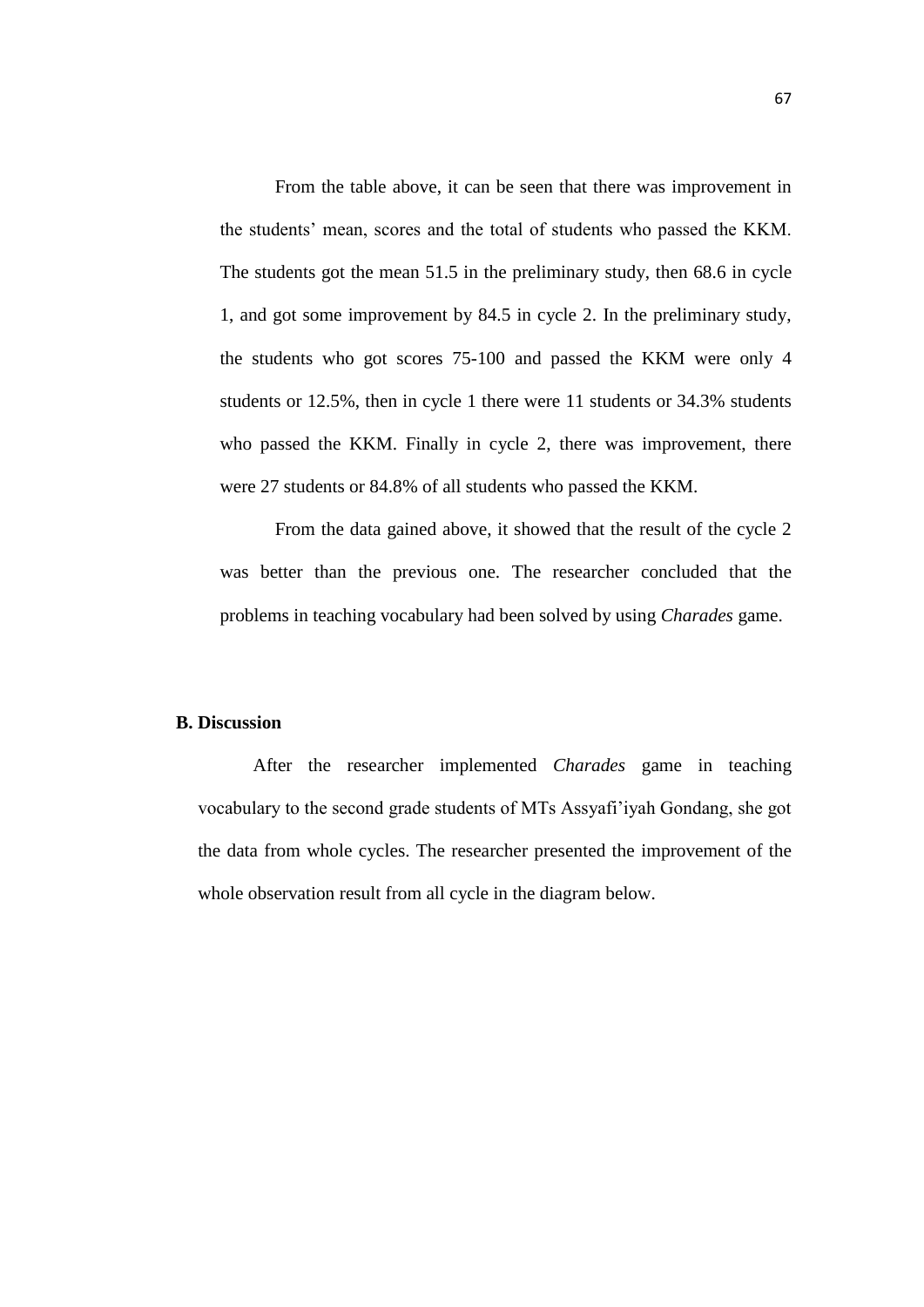

**Figure 4.1 Diagram of the whole cycles' observation result**

Then the researcher presented the improvement of the whole mean scores from preliminary, cycle 1, and cycle 2 tests in the diagram below.

**Figure 4.2 Diagram of the whole tests' mean scores**

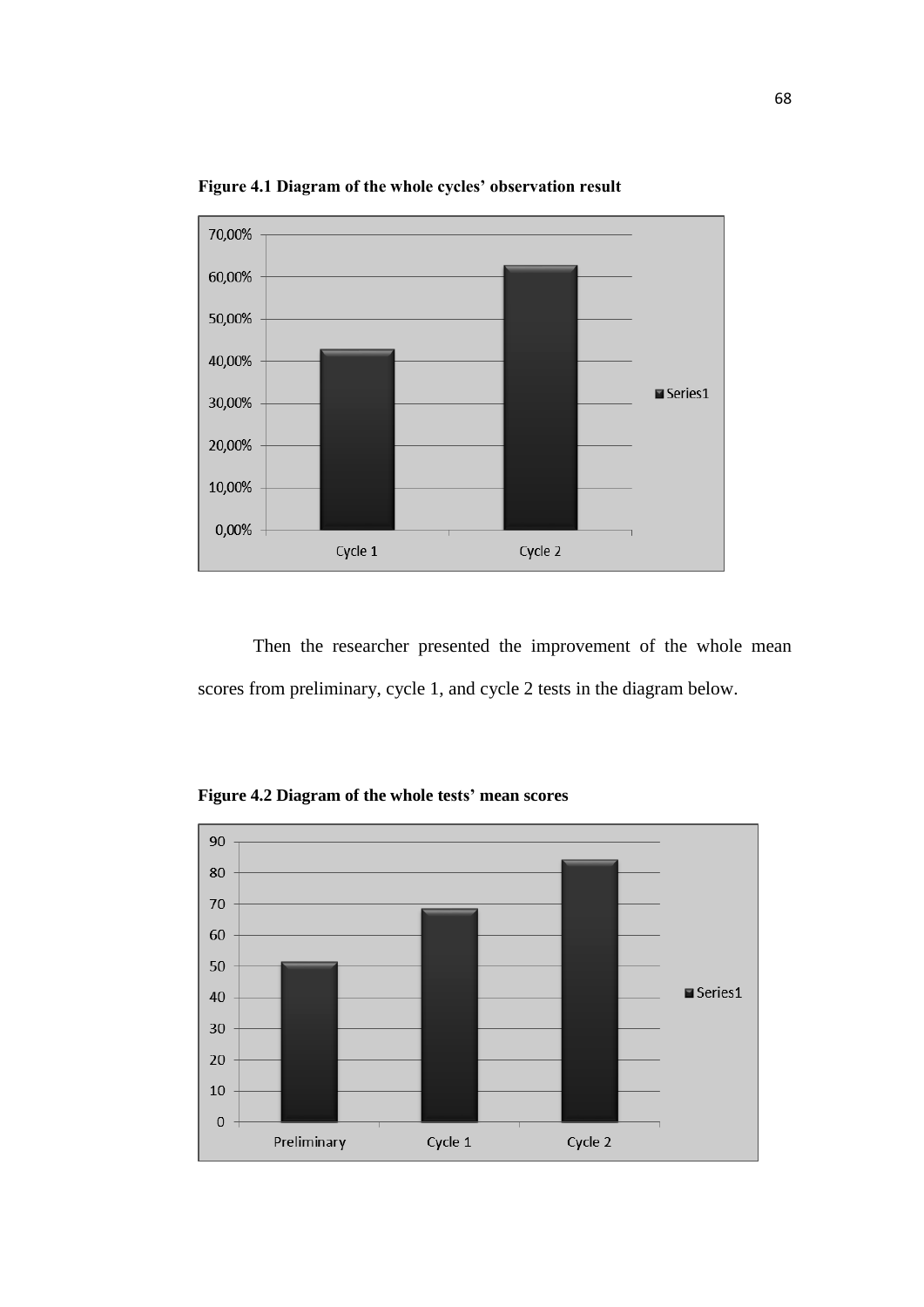From the diagram of whole observation result from cycle 1 and cycle 2, it can be concluded that *Charades* can improve students' enthusiasm and activeness in their involvement in teaching ad learning process. It can be proved of the percentage that was 42.85% in cycle 1 and was having improvement in the cycle 2 that was 62.85%. Then, from the diagram of mean scores in all cycles, it proved that *Charades* could help the students to improve their vocabulary mastery. *Charades* can help students in knowing meaning of words. As Kaduson and Schaefer (2003: 217) that *Charades* is an excellent game to facilitate the emotional education of the children. The activities of this game used mime game, where the students are involved in this game. This game allowed students to engage themselves in physical activities and made them more curious to find out the meaning of the words which the other students mean by acting one verb. This game used exciting ways to define a word, because the students had to guess a word by using their own thinking when the other was doing gestures to act the word. It made the game more interesting, when one student had the different answer with the other student. It could cause classroom more fun and make them were not bored. Because usually all of students in the classroom shouted, everyone shouted so that could decrease students who passive in the classroom. It could be shown from observing stage in cycle 1. There were 13 students who passive in the classroom, they looked very lazy to attend the lesson but they still follow the activity. Then the teacher observed the students ability in acting the verbs. She looked students could act the verbs as proper as possible, but there was only 1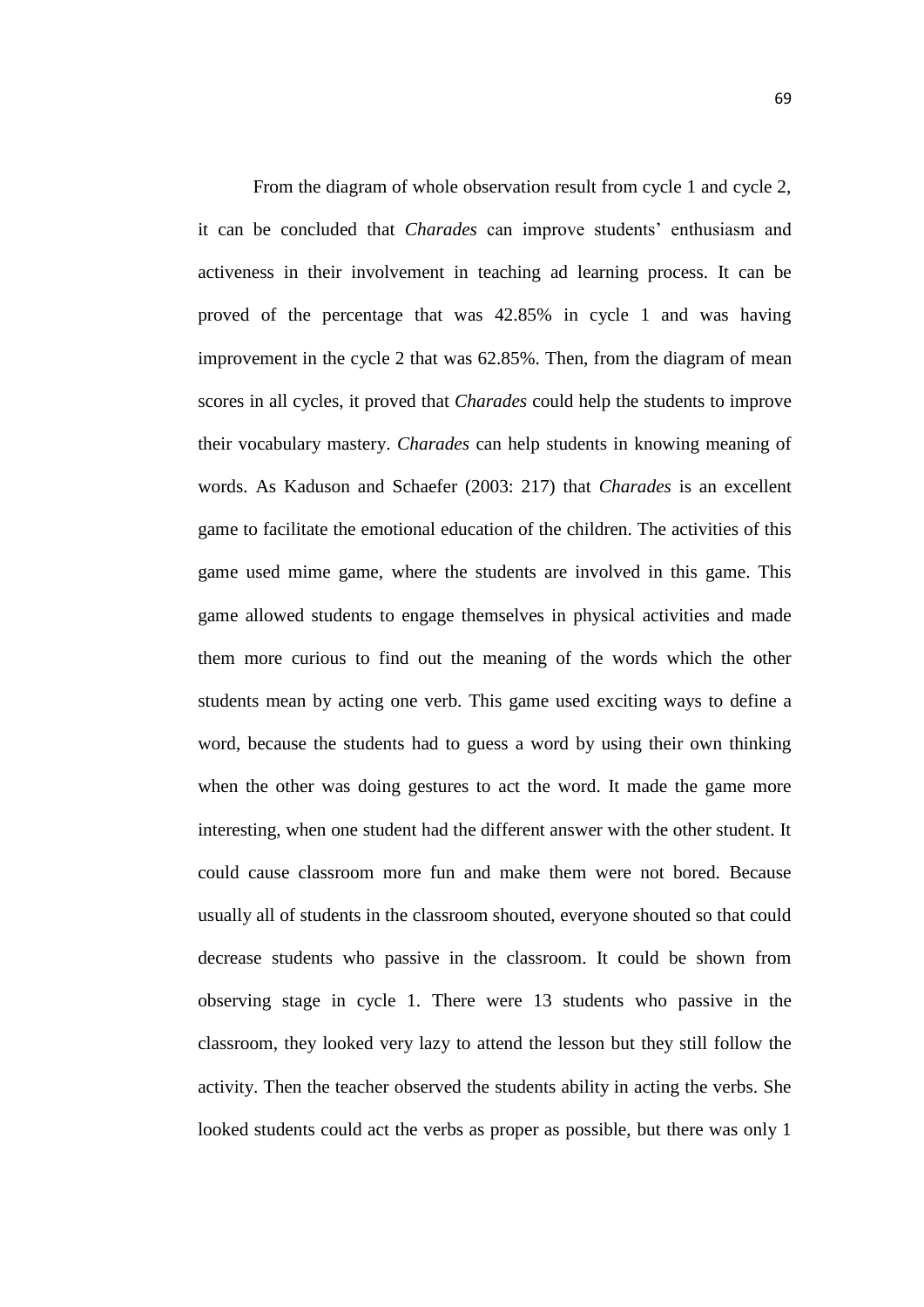student who very good in acting the verb, and there were 7 students who could not act the verb properly. And then in this cycle only 1 student who could guess the verbs as good as possible, while the other students still guess the verbs and did not suitable as the right answer. Then there were some improvement in cycle 2. There were only 5 students who passive in the classroom. In this cycle, there were 8 students who coud act the verbs very well, 3 students who could not act the verbs properly, and the other had the average ability in acting the verbs. And in this cycle there were 8 students who could guess the verbs very well.

To get some improvement above, the teacher required to implement the particular procedure in teaching vocabulary by using *Charades*. The teacher in here followed steps from Dayton (1990: 151) that is:

- 1. One player acts out something specific, such as pretending to be a certain animal or person or pretending to be doing a certain activity such as sewing, playing cards, watching and so on.
- 2. The other players try to guess who the acting player is or what they are doing.
- 3. You can have players working together in twos, threes or fours miming a situation or an activity while the others guess.

While the implementation of *Charades* which the researcher did in cycle 2 were as follow:

1) The teacher explains what task will be done for group work.

2) The teacher asks the students to make a group consists of 4 students.